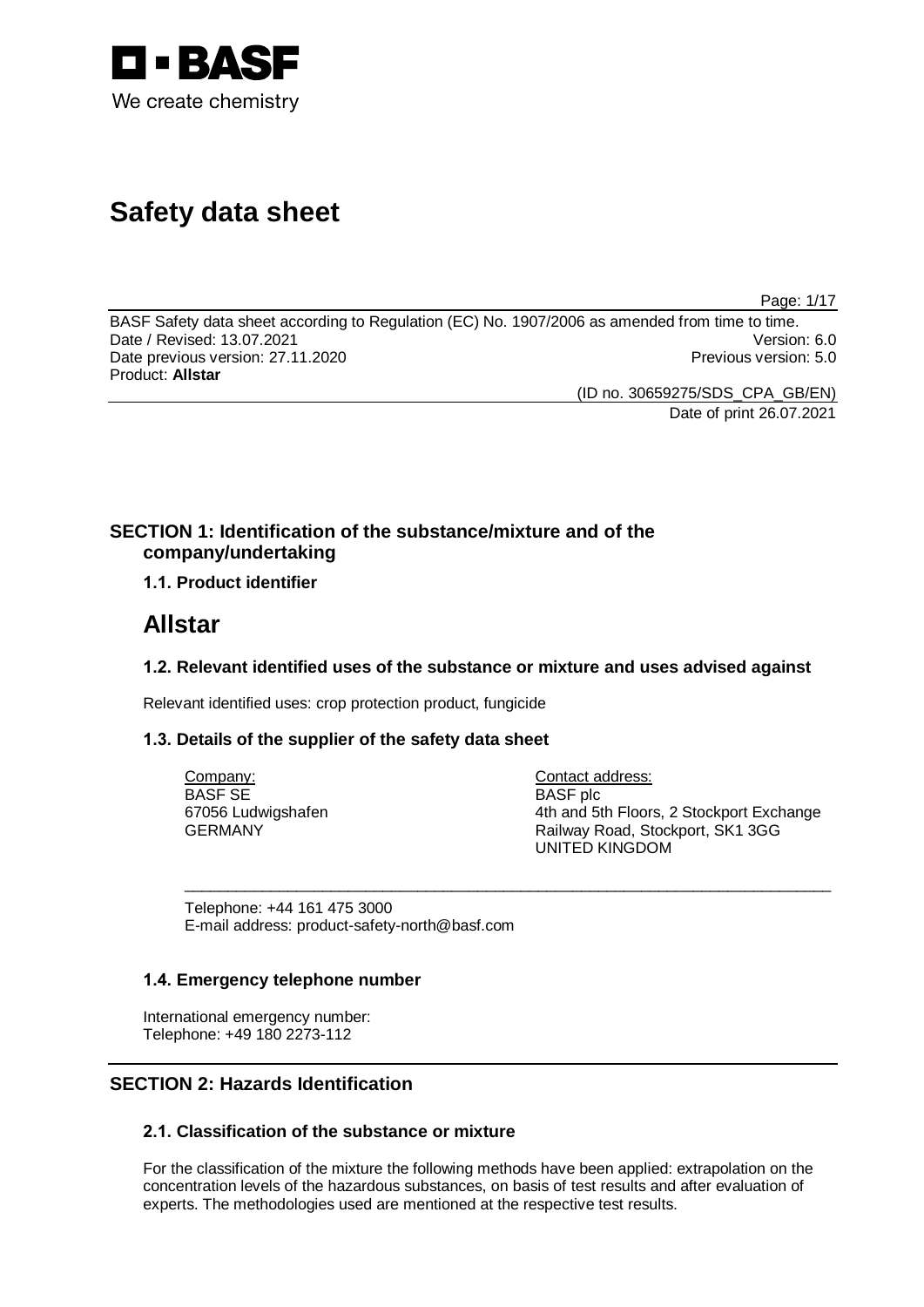Page: 2/17 BASF Safety data sheet according to Regulation (EC) No. 1907/2006 as amended from time to time. Date / Revised: 13.07.2021 Version: 6.0 Date previous version: 27.11.2020 **Previous version: 5.0** Previous version: 5.0 Product: **Allstar**

> (ID no. 30659275/SDS\_CPA\_GB/EN) Date of print 26.07.2021

#### According to Regulation (EC) No 1272/2008 [CLP]

Skin Sens. 1 Repr. Additional category for effects on or via lactation. Aquatic Acute 1 Aquatic Chronic 1

For the classifications not written out in full in this section the full text can be found in section 16.

#### **2.2. Label elements**

Globally Harmonized System (GHS) in accordance with UK regulations.

Pictogram:

Signal Word:



| Warning                                |                                                                                              |
|----------------------------------------|----------------------------------------------------------------------------------------------|
| <b>Hazard Statement:</b>               |                                                                                              |
| H317                                   | May cause an allergic skin reaction.                                                         |
| H362                                   | May cause harm to breast-fed children.                                                       |
| H410                                   | Very toxic to aquatic life with long lasting effects.                                        |
| <b>EUH401</b>                          | To avoid risks to human health and the environment, comply with the<br>instructions for use. |
| <b>Precautionary Statement:</b>        |                                                                                              |
| P101                                   | If medical advice is needed, have product container or label at hand.                        |
| P <sub>102</sub>                       | Keep out of reach of children.                                                               |
| P <sub>103</sub>                       | Read carefully and follow all instructions.                                                  |
| Precautionary Statements (Prevention): |                                                                                              |
| P <sub>260</sub>                       | Do not breathe dust or mist.                                                                 |
| P <sub>280</sub>                       | Wear protective gloves/protective clothing/eye protection/face<br>protection.                |
| P <sub>272</sub>                       | Contaminated work clothing should not be allowed out of the workplace.                       |
| P263                                   | Avoid contact during pregnancy and while nursing.                                            |
| P270                                   | Do not eat, drink or smoke when using this product.                                          |
| P <sub>264</sub>                       | Wash contaminated body parts thoroughly after handling.                                      |
| Precautionary Statements (Response):   |                                                                                              |
| $P302 + P352$                          | IF ON SKIN: Wash with plenty of soap and water.                                              |
| $P333 + P313$                          | If skin irritation or rash occurs: Get medical attention.                                    |
| P391                                   | Collect spillage.                                                                            |
| P308 + P313                            | IF exposed or concerned: Get medical attention.                                              |
| $P362 + P364$                          | Take off contaminated clothing and wash it before reuse.                                     |

Precautionary Statements (Disposal):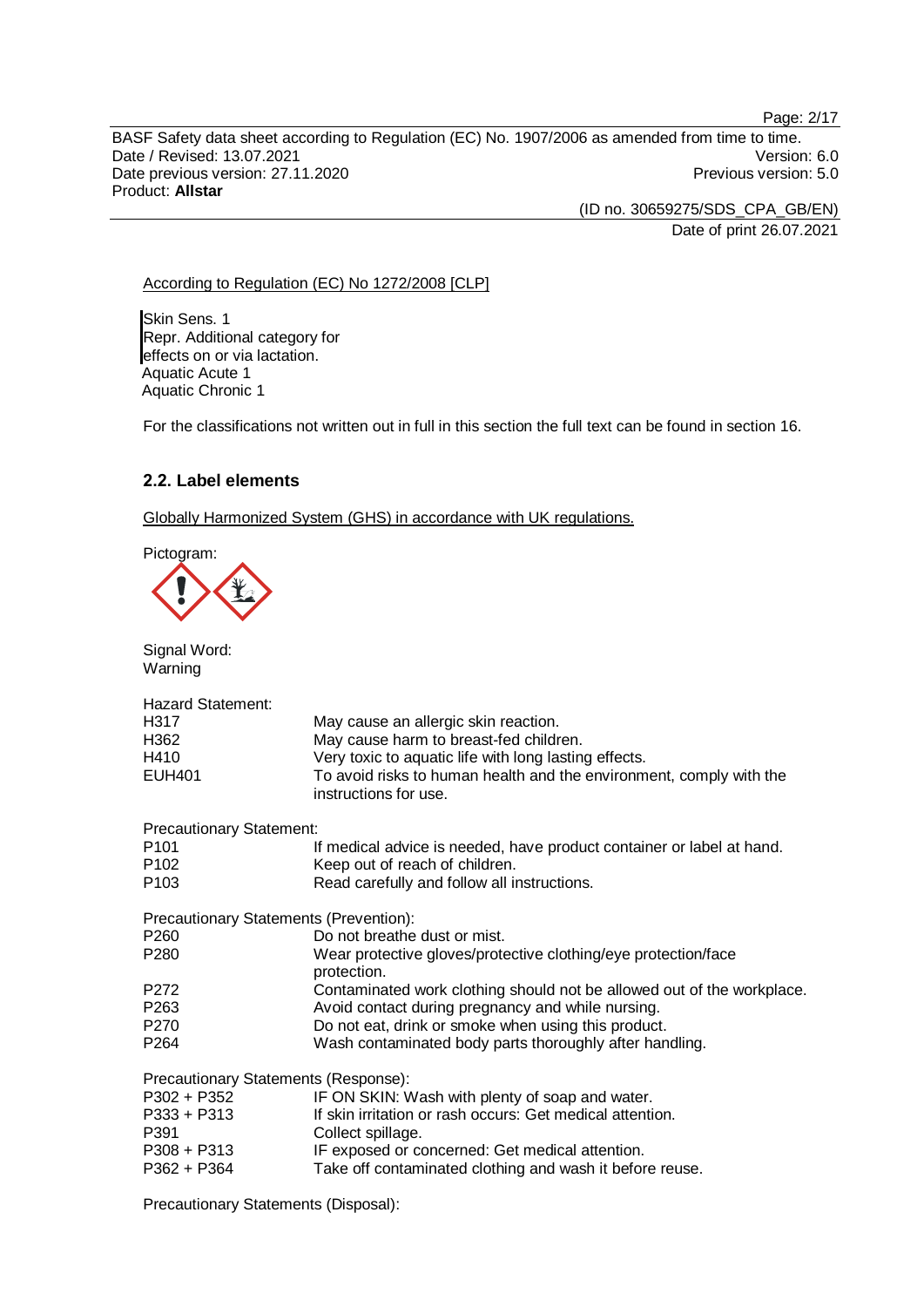Page: 3/17

BASF Safety data sheet according to Regulation (EC) No. 1907/2006 as amended from time to time. Date / Revised: 13.07.2021 Version: 6.0 Date previous version: 27.11.2020 **Previous version: 5.0** Previous version: 5.0 Product: **Allstar**

(ID no. 30659275/SDS\_CPA\_GB/EN)

Date of print 26.07.2021

P501 Dispose of contents/container to a licensed hazardous-waste disposal contractor or collection site except for empty clean containers which can be disposed of as non-hazardous waste.

Labeling of special preparations (GHS): EUH208: May produce an allergic reaction. Contains: 1,2-benzisothiazol-3(2H)-one, 2 methylisothiazol-3(2H)-one

#### According to Regulation (EC) No 1272/2008 [CLP]

Hazard determining component(s) for labelling: 1H-Pyrazole-4-carboxamide, 3-(difluoromethyl)-1 methyl-N-(3',4',5'-trifluoro[1,1'-biphenyl]-2-yl)-; Fluxapyroxad, 2-methylisothiazol-3(2H)-one

#### **2.3. Other hazards**

According to Regulation (EC) No 1272/2008 [CLP]

See section 12 - Results of PBT and vPvB assessment.

If applicable information is provided in this section on other hazards which do not result in classification but which may contribute to the overall hazards of the substance or mixture.

## **SECTION 3: Composition/Information on Ingredients**

#### **3.1. Substances**

Not applicable

#### **3.2. Mixtures**

#### Chemical nature

crop protection product, fungicide, suspension concentrate (SC)

Hazardous ingredients (GHS) according to Regulation (EC) No. 1272/2008

1H-Pyrazole-4-carboxamide, 3-(difluoromethyl)-1-methyl-N-(3',4',5'-trifluoro[1,1'-biphenyl]-2-yl)-; Fluxapyroxad

Content (W/W): 26.53 % CAS Number: 907204-31-3

Repr. Add. cat. lact. Aquatic Acute 1 Aquatic Chronic 1 H362, H400, H410

Alkylnaphthalenesulfonic acid, polymer with formaldehyde, sodium salt Content (W/W):  $< 5 \%$ CAS Number: 68425-94-5 Eye Dam./Irrit. 2 H319

Benzenesulfonic acid, hydroxy-, polymer with formaldehyde, phenol and urea, sodium salt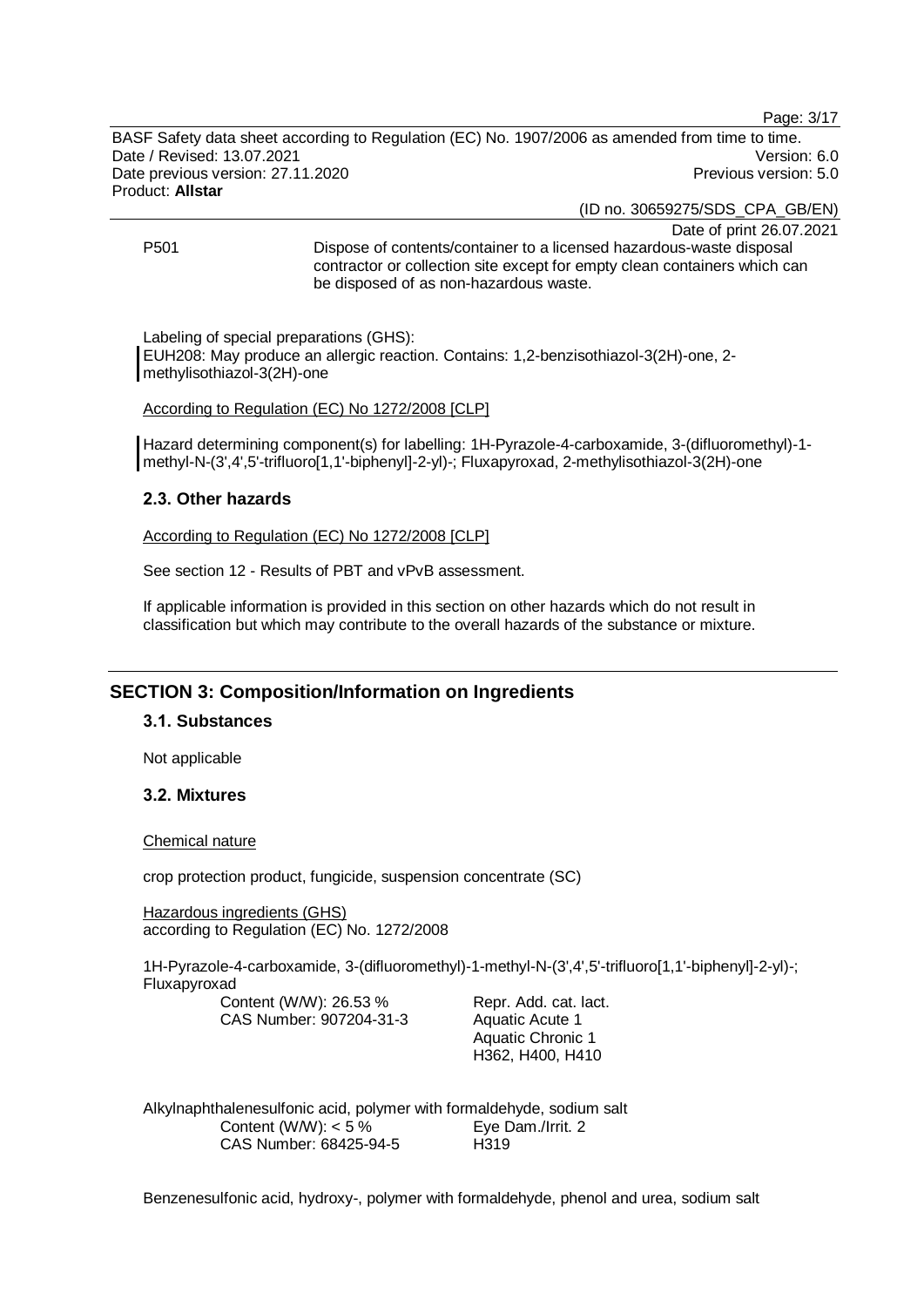Page: 4/17

BASF Safety data sheet according to Regulation (EC) No. 1907/2006 as amended from time to time. Date / Revised: 13.07.2021 Version: 6.0 Date previous version: 27.11.2020 **Previous version: 5.0** Previous version: 5.0 Product: **Allstar**

(ID no. 30659275/SDS\_CPA\_GB/EN)

 $int 26.07.2021$ 

|                                                                                                                                                                                           | Date of pr                                                                                                                                                                                                                 |
|-------------------------------------------------------------------------------------------------------------------------------------------------------------------------------------------|----------------------------------------------------------------------------------------------------------------------------------------------------------------------------------------------------------------------------|
| Content (W/W): $<$ 5 %<br>CAS Number: 102980-04-1                                                                                                                                         | Eye Dam./Irrit. 2<br><b>Aquatic Chronic 3</b><br>H319, H412                                                                                                                                                                |
| 1,2-benzisothiazol-3(2H)-one<br>Content (W/W): $< 0.01$ %<br>CAS Number: 2634-33-5                                                                                                        | Acute Tox. 4 (oral)<br>Skin Corr./Irrit. 2                                                                                                                                                                                 |
| EC-Number: 220-120-9<br>REACH registration number: 01-<br>2120761540-60<br>INDEX-Number: 613-088-00-6                                                                                     | Eye Dam./Irrit. 1<br>Skin Sens. 1<br><b>Aquatic Acute 1</b><br><b>Aquatic Chronic 1</b><br>M-factor acute: 1<br>M-factor chronic: 1<br>H318, H315, H302, H317, H400, H410<br>Specific concentration limit:                 |
|                                                                                                                                                                                           | Skin Sens. 1: >= 0.05 %                                                                                                                                                                                                    |
| 2-methylisothiazol-3(2H)-one<br>Content (W/W): < 0.01 %<br>CAS Number: 2682-20-4<br>EC-Number: 220-239-6<br>REACH registration number: 01-<br>2120764690-50<br>INDEX-Number: 613-326-00-9 | Acute Tox. 2 (Inhalation - dust)<br>Acute Tox. 3 (oral)<br>Acute Tox. 3 (dermal)<br>Skin Corr./Irrit. 1B<br>Eye Dam./Irrit. 1<br>Skin Sens, 1A<br><b>Aquatic Acute 1</b><br><b>Aquatic Chronic 1</b><br>M-factor acute: 10 |

Specific concentration limit: Skin Sens. 1A: >= 0.0015 %

H330, H317, H314, H301 + H311, H400, H410

M-factor chronic: 1

EUH071

Propane-1,2-diol Content (W/W): < 10 % CAS Number: 57-55-6 EC-Number: 200-338-0 REACH registration number: 01- 2119456809-23

For the classifications not written out in full in this section, including the hazard classes and the hazard statements, the full text is listed in section 16.

## **SECTION 4: First-Aid Measures**

**4.1. Description of first aid measures** Remove contaminated clothing.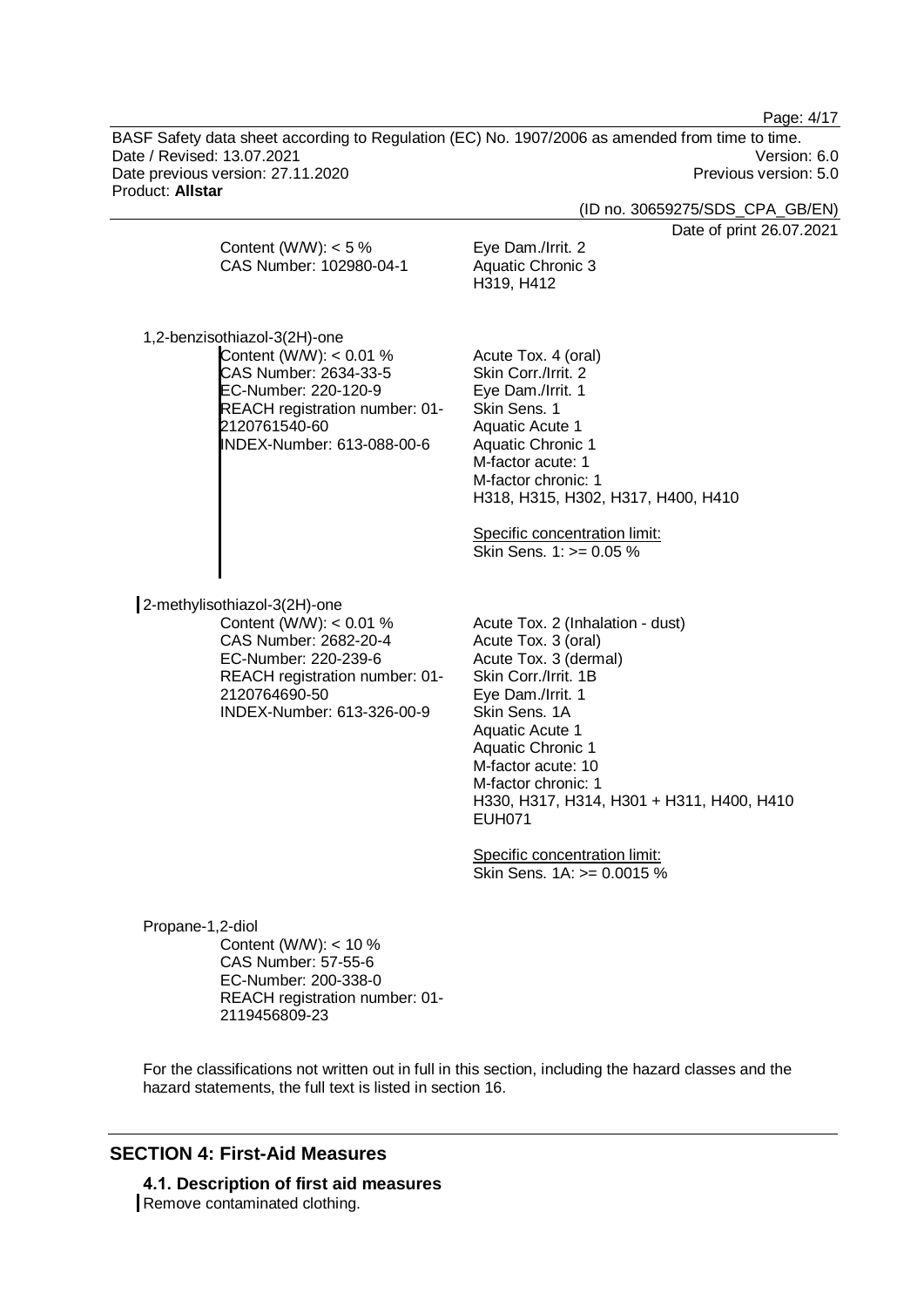Page: 5/17

BASF Safety data sheet according to Regulation (EC) No. 1907/2006 as amended from time to time. Date / Revised: 13.07.2021 Version: 6.0 Date previous version: 27.11.2020 **Previous version: 5.0** Previous version: 5.0 Product: **Allstar**

(ID no. 30659275/SDS\_CPA\_GB/EN)

Date of print 26.07.2021

Show container, label and/or safety data sheet to physician.

If inhaled: Keep patient calm, remove to fresh air, seek medical attention.

On skin contact: Wash thoroughly with soap and water

On contact with eyes:

Wash affected eyes for at least 15 minutes under running water with eyelids held open.

On ingestion: Immediately rinse mouth and then drink 200-300 ml of water, seek medical attention.

#### **4.2. Most important symptoms and effects, both acute and delayed**

Symptoms: Information, i.e. additional information on symptoms and effects may be included in the GHS labeling phrases available in Section 2 and in the Toxicological assessments available in Section 11., (Further) symptoms and / or effects are not known so far

**4.3. Indication of any immediate medical attention and special treatment needed** Treatment: Treat according to symptoms (decontamination, vital functions), no known specific antidote.

## **SECTION 5: Fire-Fighting Measures**

## **5.1. Extinguishing media**

Suitable extinguishing media: water spray, carbon dioxide, foam, dry powder

#### **5.2. Special hazards arising from the substance or mixture**

Endangering substances: carbon monoxide, Carbon dioxide, hydrogen chloride, hydrogen fluoride, nitrogen oxides, halogenated compounds, sulfur oxides, silica compounds Advice: The substances/groups of substances mentioned can be released in case of fire.

#### **5.3. Advice for fire-fighters**

Special protective equipment:

Wear self-contained breathing apparatus and chemical-protective clothing.

Further information:

In case of fire and/or explosion do not breathe fumes. Keep containers cool by spraying with water if exposed to fire. Collect contaminated extinguishing water separately, do not allow to reach sewage or effluent systems. Dispose of fire debris and contaminated extinguishing water in accordance with official regulations.

## **SECTION 6: Accidental Release Measures**

#### **6.1. Personal precautions, protective equipment and emergency procedures**

Do not breathe vapour/spray. Use personal protective clothing. Avoid contact with the skin, eyes and clothing.

## **6.2. Environmental precautions**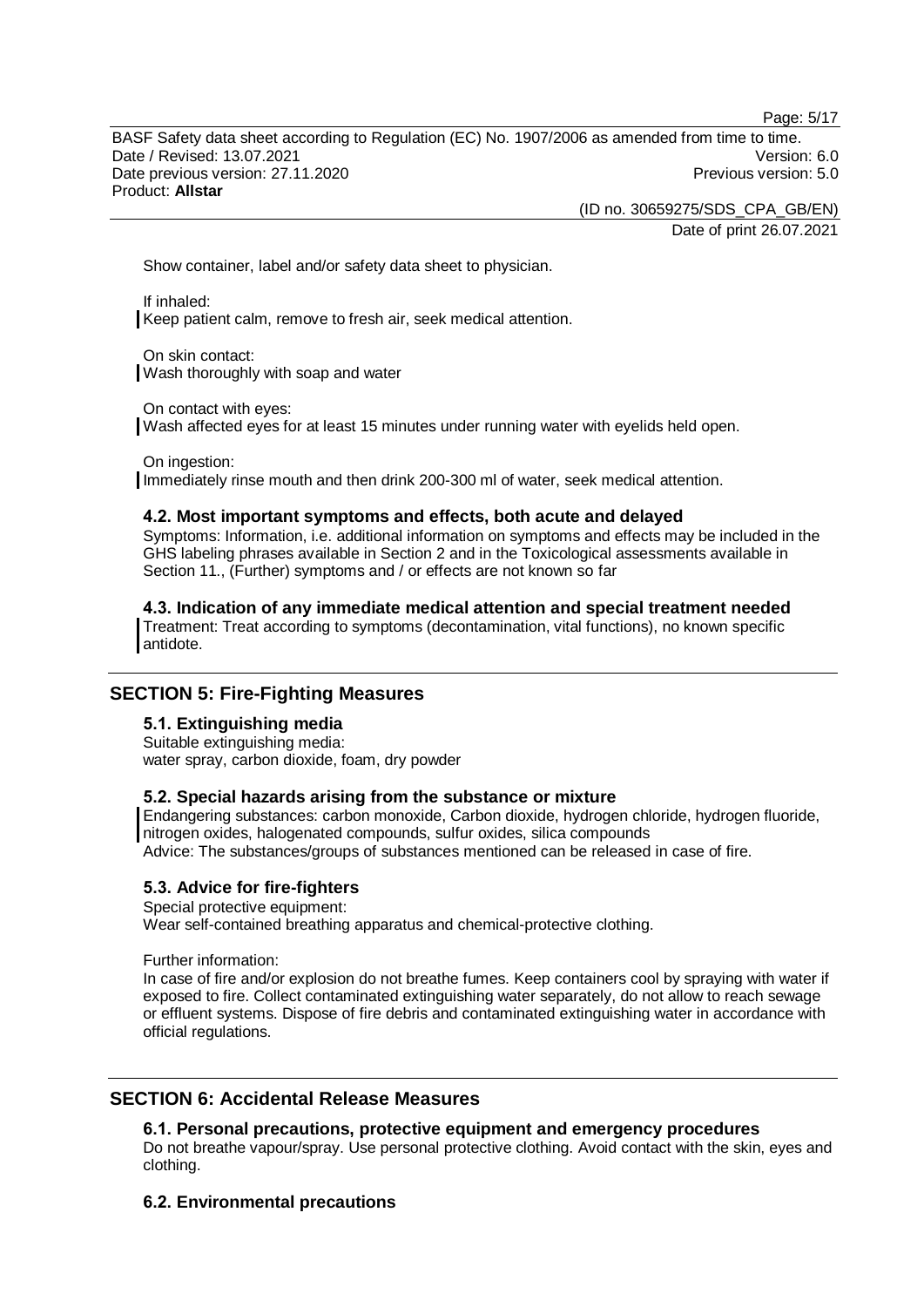Page: 6/17

BASF Safety data sheet according to Regulation (EC) No. 1907/2006 as amended from time to time. Date / Revised: 13.07.2021 Version: 6.0 Date previous version: 27.11.2020 **Previous version: 5.0** Previous version: 5.0 Product: **Allstar**

(ID no. 30659275/SDS\_CPA\_GB/EN)

Date of print 26.07.2021

Do not discharge into the subsoil/soil. Do not discharge into drains/surface waters/groundwater.

Do not allow contamination of public drains or surface or ground waters. Inform local water plc if spillage enters drains and the Environment Agency (England & Wales), the Scottish Environmental Protection Agency (Scotland), or the Environment and Heritage Service (Northern Ireland) if it enters surface or ground waters. Keep people and animals away.

#### **6.3. Methods and material for containment and cleaning up**

For small amounts: Pick up with suitable absorbent material (e.g. sand, sawdust, general-purpose binder, kieselguhr).

For large amounts: Dike spillage. Pump off product.

Collect waste in suitable containers, which can be labeled and sealed. Clean contaminated floors and objects thoroughly with water and detergents, observing environmental regulations. Dispose of absorbed material in accordance with regulations. Wear suitable protective equipment.

#### **6.4. Reference to other sections**

Information regarding exposure controls/personal protection and disposal considerations can be found in section 8 and 13.

## **SECTION 7: Handling and Storage**

#### **7.1. Precautions for safe handling**

No special measures necessary if stored and handled correctly. Ensure thorough ventilation of stores and work areas. When using do not eat, drink or smoke. Hands and/or face should be washed before breaks and at the end of the shift.

Protection against fire and explosion:

No special precautions necessary. The substance/product is non-combustible. Product is not explosive.

#### **7.2. Conditions for safe storage, including any incompatibilities**

Segregate from foods and animal feeds. Further information on storage conditions: Keep away from heat. Protect from direct sunlight.

Protect from temperatures below: -10 °C

Changes in the properties of the product may occur if substance/product is stored below indicated temperature for extended periods of time.

Protect from temperatures above: 40 °C

Changes in the properties of the product may occur if substance/product is stored above indicated temperature for extended periods of time.

#### **7.3. Specific end use(s)**

For the relevant identified use(s) listed in Section 1 the advice mentioned in this section 7 is to be observed.

## **SECTION 8: Exposure Controls/Personal Protection**

## **8.1. Control parameters**

Components with occupational exposure limits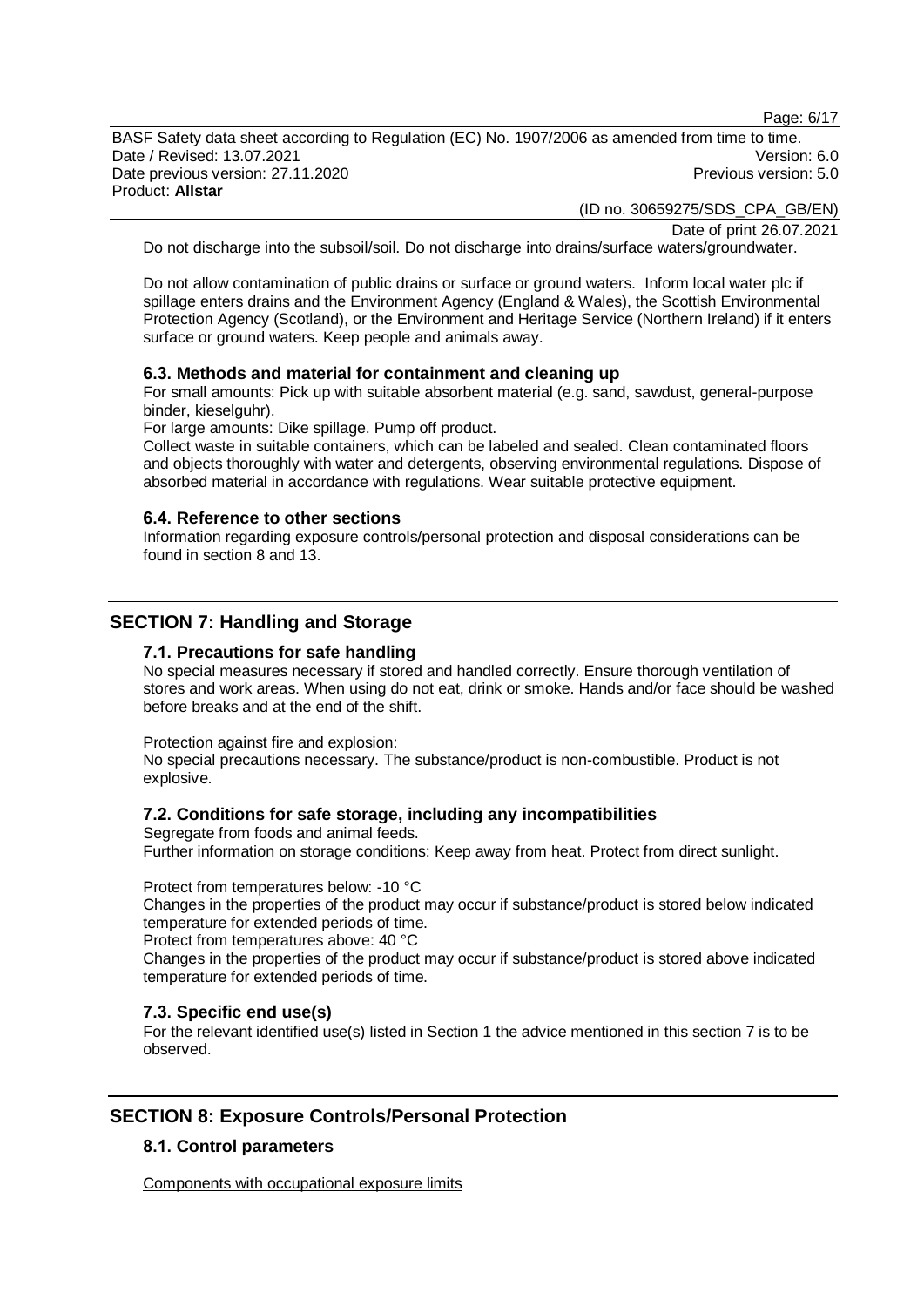Page: 7/17

BASF Safety data sheet according to Regulation (EC) No. 1907/2006 as amended from time to time. Date / Revised: 13.07.2021 Version: 6.0 Date previous version: 27.11.2020 **Previous version: 5.0** Previous version: 5.0 Product: **Allstar**

(ID no. 30659275/SDS\_CPA\_GB/EN)

Date of print 26.07.2021

Refer to the current edition of HSE Guidance Note EH40 Occupational Exposure Limits (United Kingdom). For normal use and handling refer to the product label/leaflet.

57-55-6: Propane-1,2-diol

TWA value 474 mg/m3 ; 150 ppm (WEL/EH 40 (UK)), Total vapour and particulates TWA value 10 mg/m3 (WEL/EH 40 (UK)), Particulate

#### **8.2. Exposure controls**

Personal protective equipment

Respiratory protection:

Suitable respiratory protection for higher concentrations or long-term effect: Combination filter for gases/vapours of organic, inorganic, acid inorganic and alkaline compounds (e.g. EN 14387 Type ABEK).

Hand protection:

Suitable chemical resistant safety gloves (EN ISO 374-1) also with prolonged, direct contact (Recommended: Protective index 6, corresponding > 480 minutes of permeation time according to EN ISO 374-1): E.g. nitrile rubber (0.4 mm), chloroprene rubber (0.5 mm), butyl rubber (0.7 mm) etc.

Eye protection: Safety glasses with side-shields (frame goggles) (e.g. EN 166)

Body protection:

Body protection must be chosen depending on activity and possible exposure, e.g. apron, protecting boots, chemical-protection suit (according to EN 14605 in case of splashes or EN ISO 13982 in case of dust).

General safety and hygiene measures

The statements on personal protective equipment in the instructions for use apply when handling crop-protection agents in final-consumer packing. Wearing of closed work clothing is recommended. Store work clothing separately. Keep away from food, drink and animal feeding stuffs.

## **SECTION 9: Physical and Chemical Properties**

#### **9.1. Information on basic physical and chemical properties**

| Form:                                     | liquid                              |            |
|-------------------------------------------|-------------------------------------|------------|
| Colour:                                   | off-white, pink tint                |            |
| Odour:                                    | faint odour, fruity                 |            |
| Odour threshold:                          |                                     |            |
|                                           | Not determined due to potential     |            |
|                                           | health hazard by inhalation.        |            |
| pH value:                                 | approx. $6 - 8$                     | (pH Meter) |
|                                           | (1 %(m), approx. 20 °C)             |            |
| $-5.5 °C$<br>crystallization temperature: |                                     | (measured) |
| Boiling point:                            | approx. 100 °C                      |            |
|                                           | Information applies to the solvent. |            |
| Flash point:                              |                                     |            |
|                                           | Non-flammable.                      |            |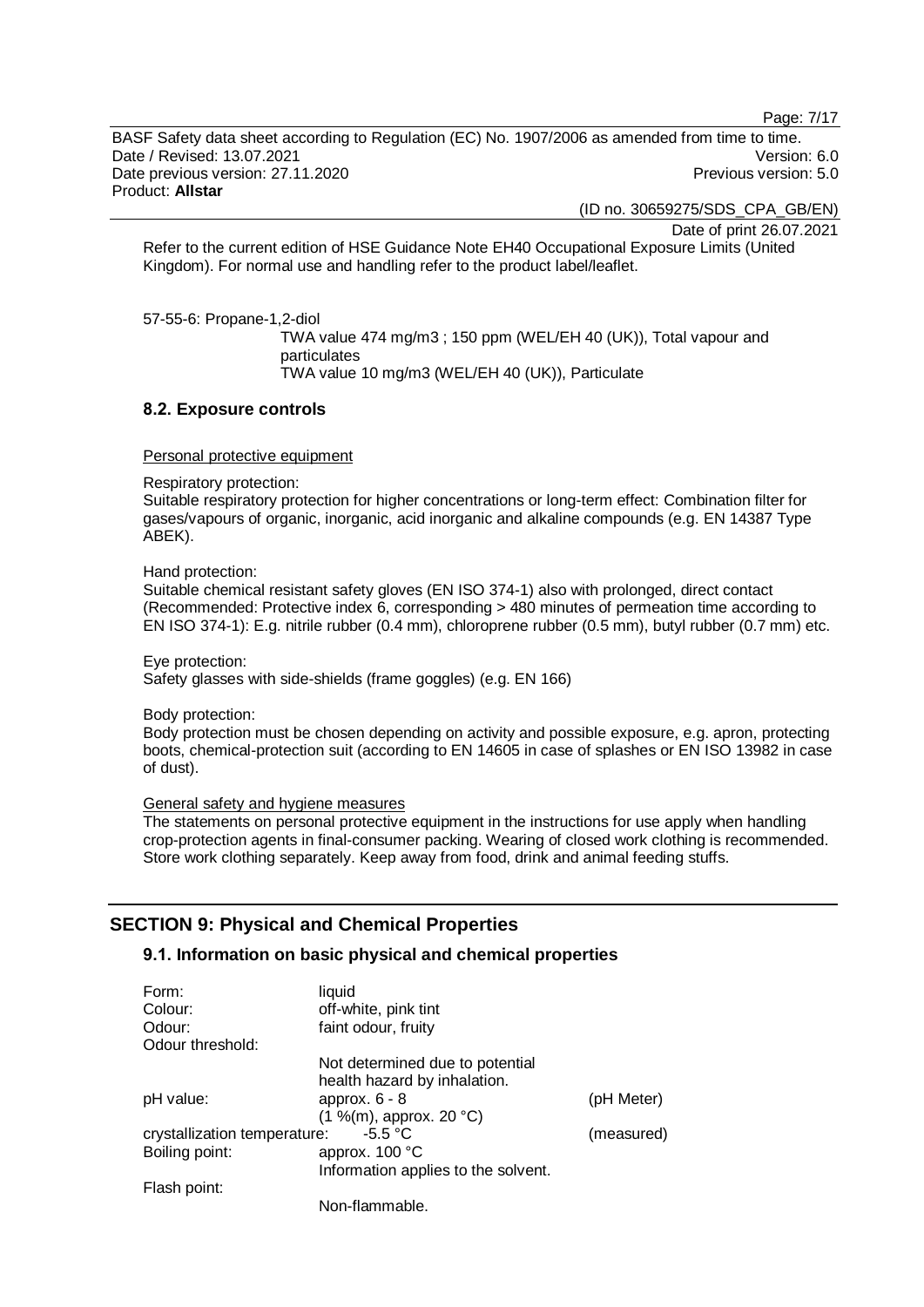Page: 8/17

BASF Safety data sheet according to Regulation (EC) No. 1907/2006 as amended from time to time. Date / Revised: 13.07.2021 Version: 6.0 Date previous version: 27.11.2020 **Previous version: 5.0** Previous version: 5.0 Product: **Allstar**

(ID no. 30659275/SDS\_CPA\_GB/EN)

Date of print 26.07.2021

| Evaporation rate:                                   |                                                                               |                              |
|-----------------------------------------------------|-------------------------------------------------------------------------------|------------------------------|
|                                                     | not applicable                                                                |                              |
| Flammability:                                       | not applicable                                                                |                              |
| Lower explosion limit:                              |                                                                               |                              |
|                                                     | As a result of our experience with this                                       |                              |
|                                                     | product and our knowledge of its                                              |                              |
|                                                     | composition we do not expect any                                              |                              |
|                                                     | hazard as long as the product is used<br>appropriately and in accordance with |                              |
|                                                     | the intended use.                                                             |                              |
| Upper explosion limit:                              |                                                                               |                              |
|                                                     | As a result of our experience with this                                       |                              |
|                                                     | product and our knowledge of its                                              |                              |
|                                                     | composition we do not expect any                                              |                              |
|                                                     | hazard as long as the product is used                                         |                              |
|                                                     | appropriately and in accordance with                                          |                              |
|                                                     | the intended use.                                                             |                              |
| Ignition temperature:                               | >650 °C                                                                       | (Directive 92/69/EEC, A.15)  |
| Vapour pressure:                                    | approx. 23 hPa                                                                |                              |
|                                                     | (20 °C)                                                                       |                              |
|                                                     | Information applies to the solvent.                                           |                              |
| Density:                                            | approx. 1.13 g/cm3                                                            | (OECD Guideline 109)         |
|                                                     | (approx. $20 °C$ )                                                            |                              |
| Relative density:                                   | 1.131                                                                         | (calculated)                 |
|                                                     | (20 °C)                                                                       |                              |
| Relative vapour density (air):                      |                                                                               |                              |
|                                                     | not applicable                                                                |                              |
| Solubility in water:                                | dispersible                                                                   |                              |
| Partitioning coefficient n-octanol/water (log Kow): |                                                                               |                              |
|                                                     | not applicable                                                                |                              |
|                                                     | Thermal decomposition: 305 °C, 90 kJ/kg, (DSC (OECD 113))                     |                              |
|                                                     | 395 °C, 20 kJ/kg, (DSC (OECD 113))                                            |                              |
|                                                     | Not a substance liable to self-decomposition according to UN transport        |                              |
|                                                     | regulations, class 4.1.<br>39 mPa.s                                           | (OECD 114)                   |
| Viscosity, dynamic:                                 | (20 °C, 100 1/s)                                                              |                              |
| Explosion hazard:                                   | not explosive                                                                 |                              |
| Fire promoting properties:                          | not fire-propagating                                                          | (Directive 2004/73/EC, A.21) |
|                                                     |                                                                               |                              |

### **9.2. Other information**

Other Information: If necessary, information on other physical and chemical parameters is indicated in this section.

### **SECTION 10: Stability and Reactivity**

#### **10.1. Reactivity**

No hazardous reactions if stored and handled as prescribed/indicated.

### **10.2. Chemical stability**

The product is stable if stored and handled as prescribed/indicated.

#### **10.3. Possibility of hazardous reactions**

No hazardous reactions if stored and handled as prescribed/indicated.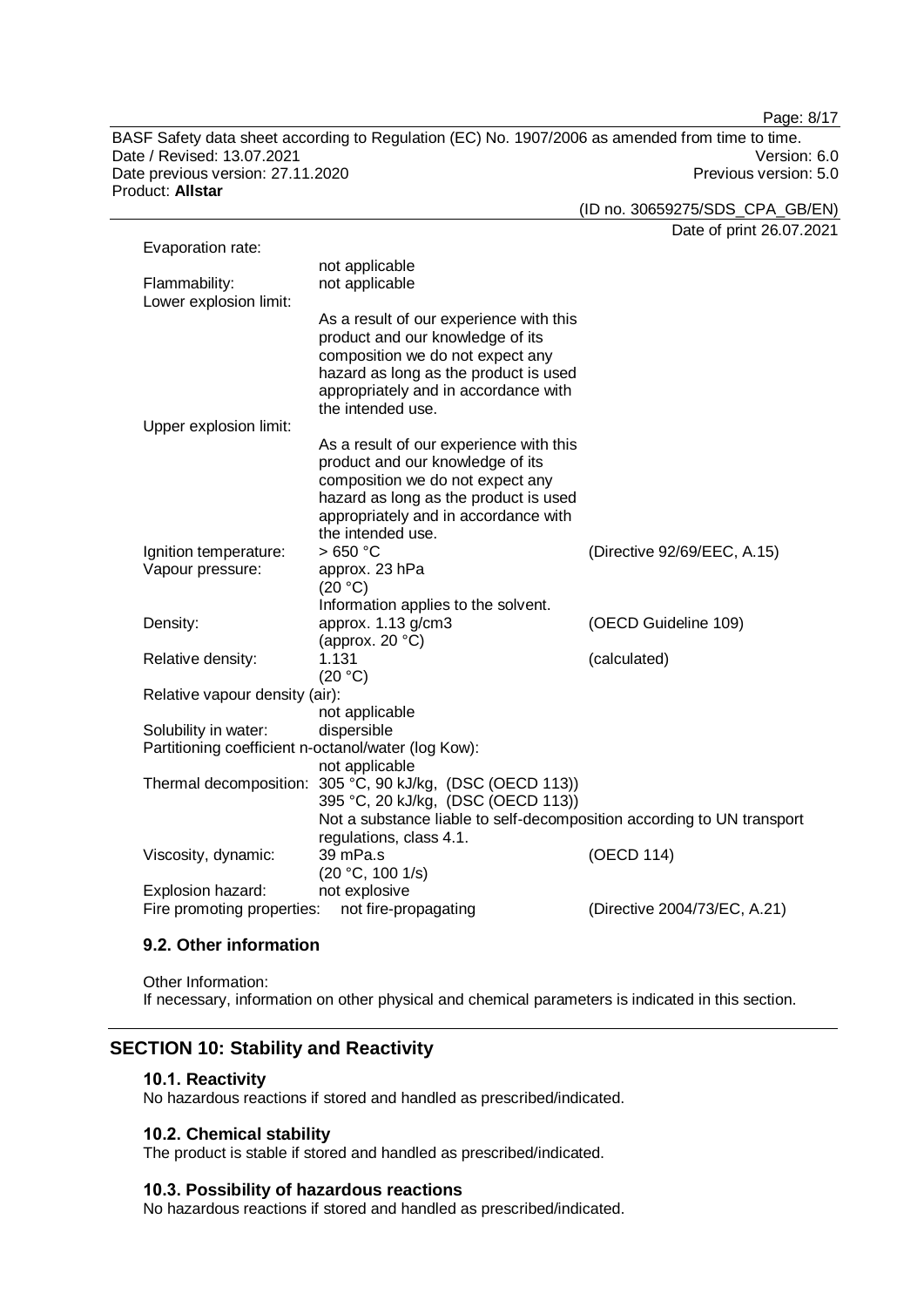Page: 9/17

BASF Safety data sheet according to Regulation (EC) No. 1907/2006 as amended from time to time. Date / Revised: 13.07.2021 Version: 6.0 Date previous version: 27.11.2020 **Previous version: 5.0** Previous version: 5.0 Product: **Allstar**

> (ID no. 30659275/SDS\_CPA\_GB/EN) Date of print 26.07.2021

#### **10.4. Conditions to avoid**

See SDS section 7 - Handling and storage.

#### **10.5. Incompatible materials**

Substances to avoid: strong acids, strong bases, strong oxidizing agents

#### **10.6. Hazardous decomposition products**

Hazardous decomposition products: No hazardous decomposition products if stored and handled as prescribed/indicated.

## **SECTION 11: Toxicological Information**

#### **11.1. Information on toxicological effects**

#### Acute toxicity

Assessment of acute toxicity: Virtually nontoxic after a single ingestion. Virtually nontoxic by inhalation. Virtually nontoxic after a single skin contact.

Experimental/calculated data: LD50 rat (oral): > 2,000 mg/kg (OECD Guideline 423) No mortality was observed.

LC50 rat (by inhalation): > 5.9 mg/l 4 h (OECD Guideline 403) No mortality was observed. An aerosol with respirable particles was tested.

LD50 rat (dermal): > 5,000 mg/kg (OECD Guideline 402) No mortality was observed.

#### Irritation

Assessment of irritating effects: Not irritating to the eyes. Not irritating to the skin.

Experimental/calculated data: Skin corrosion/irritation rabbit: non-irritant (OECD Guideline 404)

Serious eye damage/irritation rabbit: non-irritant (OECD Guideline 405)

Respiratory/Skin sensitization

Assessment of sensitization: Sensitization after skin contact possible. The product has not been tested. The statement has been derived from the properties of the individual components.

*Information on: 2-methylisothiazol-3(2H)-one Experimental/calculated data: guinea pig: skin sensitizing (OECD Guideline 406)*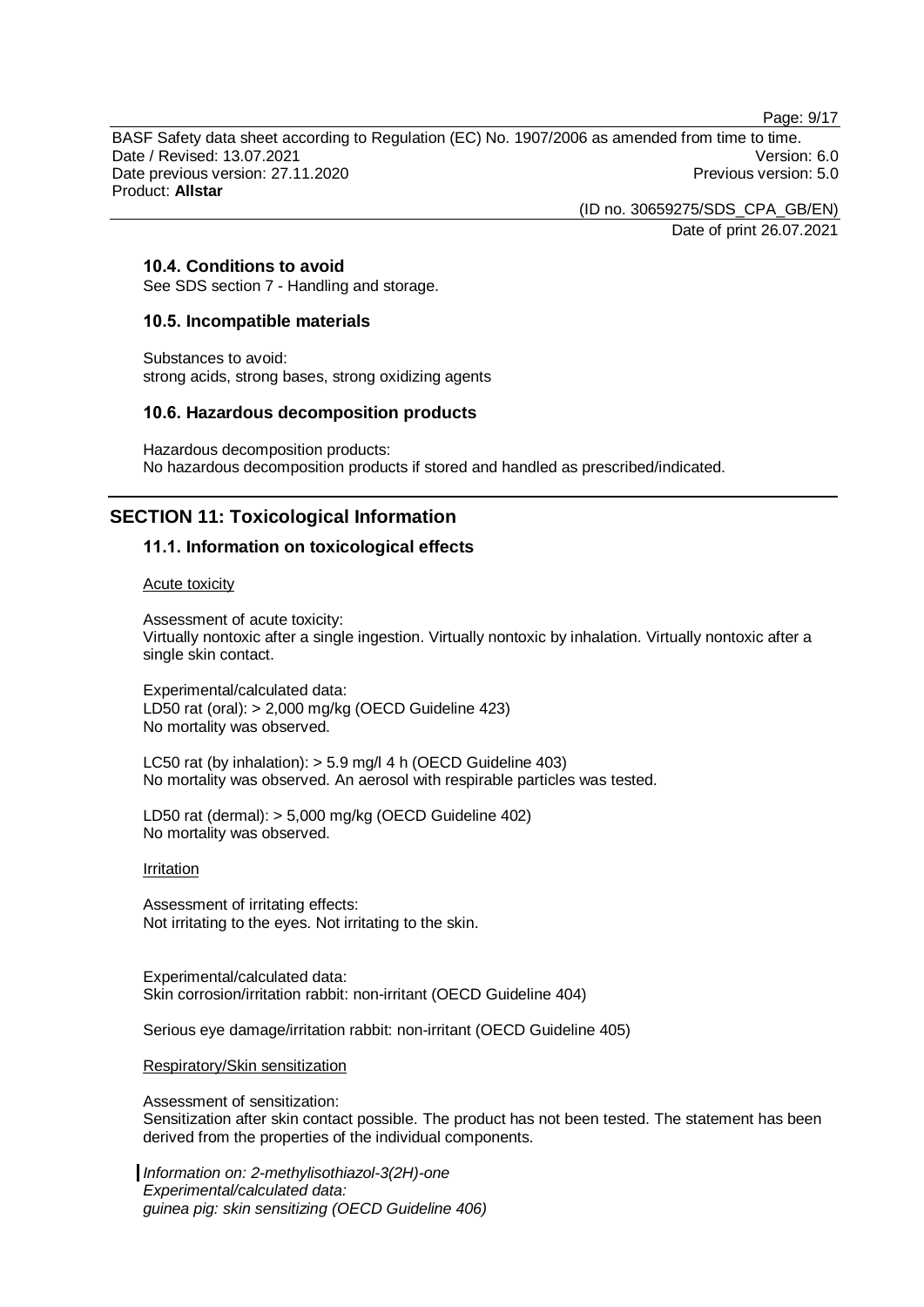Page: 10/17

BASF Safety data sheet according to Regulation (EC) No. 1907/2006 as amended from time to time. Date / Revised: 13.07.2021 Version: 6.0 Date previous version: 27.11.2020 **Previous version: 5.0** Previous version: 5.0 Product: **Allstar**

> (ID no. 30659275/SDS\_CPA\_GB/EN) Date of print 26.07.2021

----------------------------------

#### Germ cell mutagenicity

Assessment of mutagenicity:

Mutagenicity tests revealed no genotoxic potential. The product has not been tested. The statement has been derived from the properties of the individual components.

#### **Carcinogenicity**

Assessment of carcinogenicity:

The product has not been tested. The statement has been derived from the properties of the individual components.

*Information on: 1H-Pyrazole-4-carboxamide, 3-(difluoromethyl)-1-methyl-N-(3',4',5'-trifluoro[1,1' biphenyl]-2-yl)-; Fluxapyroxad Assessment of carcinogenicity:*

*Indication of possible carcinogenic effect in animal tests. The effect is caused by an animal specific mechanism that has no human counter part.*

----------------------------------

#### Reproductive toxicity

Assessment of reproduction toxicity: The product has not been tested. The statement has been derived from the properties of the individual components.

*Information on: 1H-Pyrazole-4-carboxamide, 3-(difluoromethyl)-1-methyl-N-(3',4',5'-trifluoro[1,1' biphenyl]-2-yl)-; Fluxapyroxad Assessment of reproduction toxicity: The results of animal studies gave no indication of a fertility impairing effect.* ----------------------------------

#### Developmental toxicity

#### Assessment of teratogenicity:

Animal studies gave no indication of a developmental toxic effect at doses that were not toxic to the parental animals. The product has not been tested. The statement has been derived from the properties of the individual components.

#### Specific target organ toxicity (single exposure)

Assessment of STOT single:

Based on the available information there is no specific target organ toxicity to be expected after a single exposure.

Remarks: The product has not been tested. The statement has been derived from the properties of the individual components.

Repeated dose toxicity and Specific target organ toxicity (repeated exposure)

Assessment of repeated dose toxicity:

The product has not been tested. The statement has been derived from the properties of the individual components.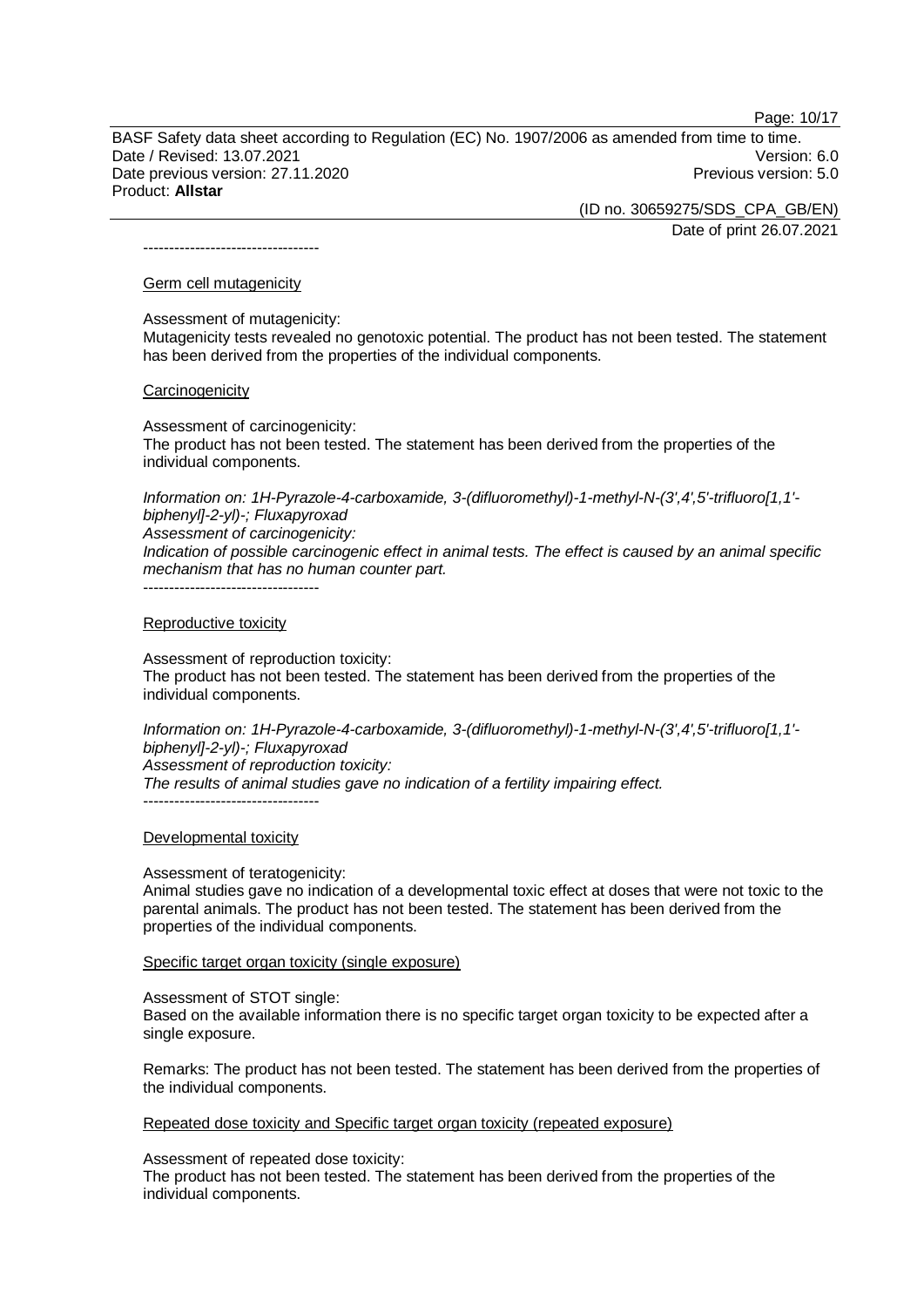Page: 11/17

BASF Safety data sheet according to Regulation (EC) No. 1907/2006 as amended from time to time. Date / Revised: 13.07.2021 Version: 6.0 Date previous version: 27.11.2020 **Previous version: 5.0** Previous version: 5.0 Product: **Allstar**

> (ID no. 30659275/SDS\_CPA\_GB/EN) Date of print 26.07.2021

*Information on: 1H-Pyrazole-4-carboxamide, 3-(difluoromethyl)-1-methyl-N-(3',4',5'-trifluoro[1,1' biphenyl]-2-yl)-; Fluxapyroxad Assessment of repeated dose toxicity: Adaptive effects were observed after repeated exposure in animal studies.* ----------------------------------

#### Aspiration hazard

No aspiration hazard expected. The product has not been tested. The statement has been derived from the properties of the individual components.

#### Other relevant toxicity information

Misuse can be harmful to health.

## **SECTION 12: Ecological Information**

#### **12.1. Toxicity**

Assessment of aquatic toxicity: Very toxic to aquatic life with long lasting effects.

Toxicity to fish: LC50 (96 h) 0.97 mg/l, Cyprinus carpio (OECD 203; ISO 7346; 84/449/EEC, C.1, static) Nominal concentration.

Aquatic invertebrates: EC50 (48 h) 109.23 mg/l, Daphnia magna (OECD Guideline 202, part 1, static) Nominal concentration.

Aquatic plants: EC50 (72 h) 13.12 mg/l (growth rate), Pseudokirchneriella subcapitata (OECD Guideline 201, static) Nominal concentration.

EC10 (72 h) 1.72 mg/l (growth rate), Pseudokirchneriella subcapitata (OECD Guideline 201, static) Nominal concentration.

*Information on: 1H-Pyrazole-4-carboxamide, 3-(difluoromethyl)-1-methyl-N-(3',4',5'-trifluoro[1,1' biphenyl]-2-yl)-; Fluxapyroxad Chronic toxicity to fish: No observed effect concentration (33 d) 0.0359 mg/l, Pimephales promelas (OECD Guideline 210, Flow through.)* ----------------------------------

*Information on: 1H-Pyrazole-4-carboxamide, 3-(difluoromethyl)-1-methyl-N-(3',4',5'-trifluoro[1,1' biphenyl]-2-yl)-; Fluxapyroxad Chronic toxicity to aquatic invertebrates: No observed effect concentration (21 d) 0.5 mg/l, Daphnia magna (OECD Guideline 211, semistatic)*

## **12.2. Persistence and degradability**

----------------------------------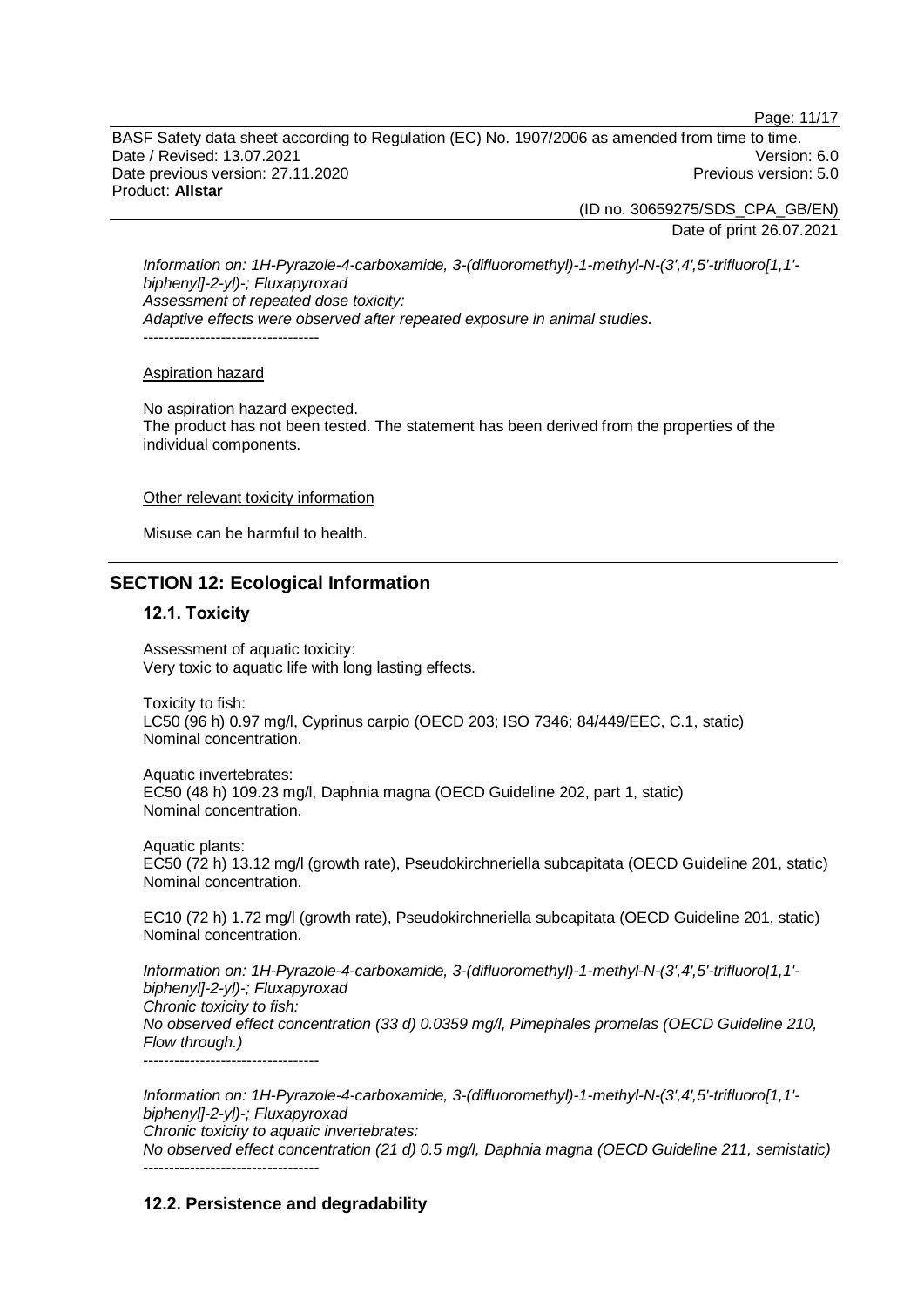Page: 12/17

BASF Safety data sheet according to Regulation (EC) No. 1907/2006 as amended from time to time. Date / Revised: 13.07.2021 Version: 6.0 Date previous version: 27.11.2020 **Previous version: 5.0** Previous version: 5.0 Product: **Allstar**

> (ID no. 30659275/SDS\_CPA\_GB/EN) Date of print 26.07.2021

Assessment biodegradation and elimination (H2O): The product has not been tested. The statement has been derived from the properties of the individual components.

*Information on: 1H-Pyrazole-4-carboxamide, 3-(difluoromethyl)-1-methyl-N-(3',4',5'-trifluoro[1,1' biphenyl]-2-yl)-; Fluxapyroxad Assessment biodegradation and elimination (H2O): Not readily biodegradable (by OECD criteria).*  $-$ 

## **12.3. Bioaccumulative potential**

Assessment bioaccumulation potential: The product has not been tested. The statement has been derived from the properties of the individual components.

*Information on: 1H-Pyrazole-4-carboxamide, 3-(difluoromethyl)-1-methyl-N-(3',4',5'-trifluoro[1,1' biphenyl]-2-yl)-; Fluxapyroxad Bioaccumulation potential:*

*Bioconcentration factor (BCF): 36 - 37 (28 d), Lepomis macrochirus (OECD-Guideline 305) Does not accumulate in organisms.*

## **12.4. Mobility in soil**

----------------------------------

Assessment transport between environmental compartments: Adsorption in soil: The product has not been tested. The statement has been derived from the properties of the individual components.

*Information on: 1H-Pyrazole-4-carboxamide, 3-(difluoromethyl)-1-methyl-N-(3',4',5'-trifluoro[1,1' biphenyl]-2-yl)-; Fluxapyroxad Assessment transport between environmental compartments: Adsorption in soil: Following exposure to soil, adsorption to solid soil particles is probable, therefore contamination of groundwater is not expected.*

----------------------------------

## **12.5. Results of PBT and vPvB assessment**

The product does not contain a substance fulfilling the PBT (persistent/bioaccumulative/toxic) criteria or the vPvB (very persistent/very bioaccumulative) criteria.

#### **12.6. Other adverse effects**

The product does not contain substances that are listed in Regulation (EC) 1005/2009 on substances that deplete the ozone layer.

#### **12.7. Additional information**

Other ecotoxicological advice: Do not discharge product into the environment without control.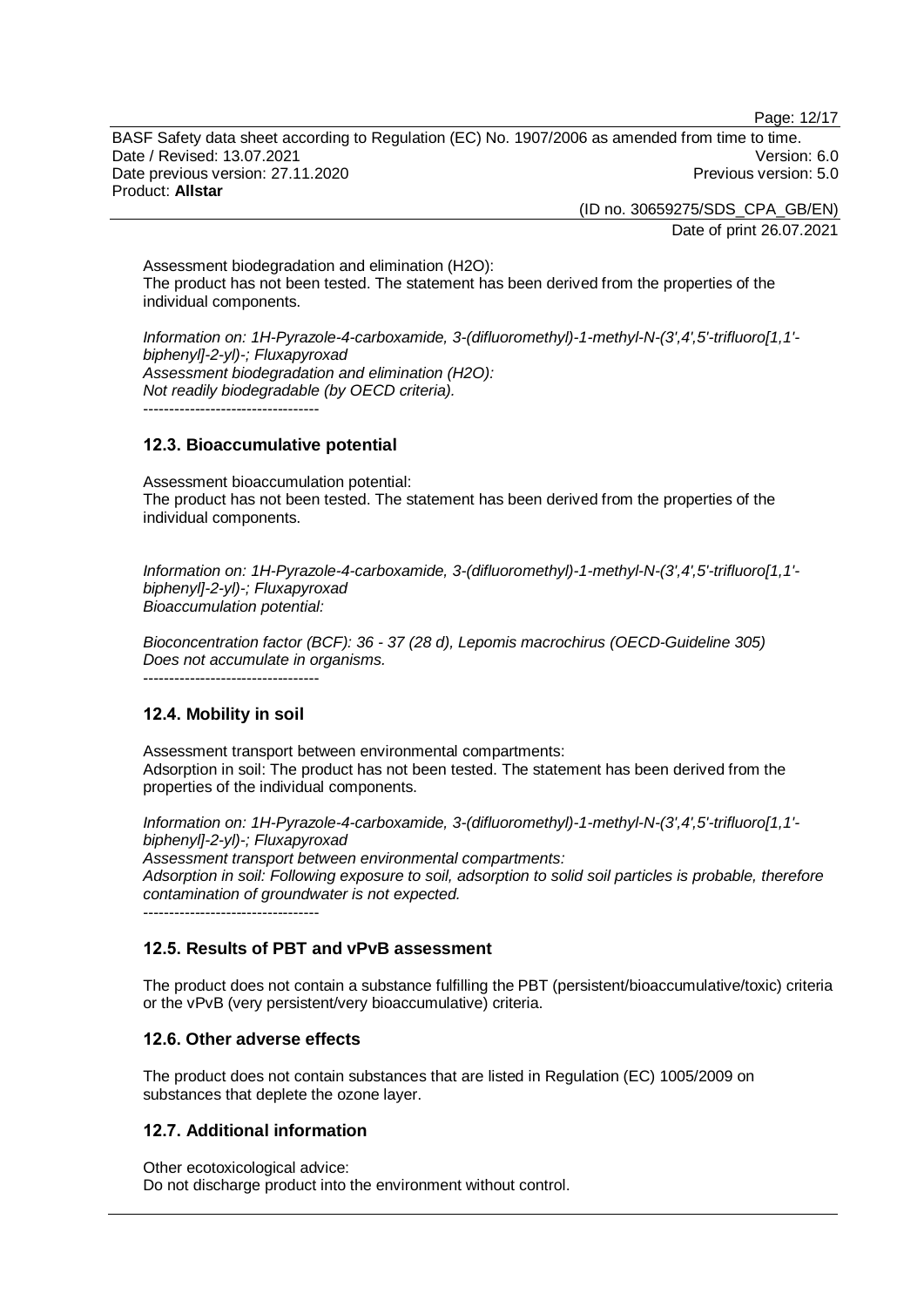Page: 13/17

BASF Safety data sheet according to Regulation (EC) No. 1907/2006 as amended from time to time. Date / Revised: 13.07.2021 Version: 6.0 Date previous version: 27.11.2020 **Previous version: 5.0** Previous version: 5.0 Product: **Allstar**

> (ID no. 30659275/SDS\_CPA\_GB/EN) Date of print 26.07.2021

## **SECTION 13: Disposal Considerations**

#### **13.1. Waste treatment methods**

Must be disposed of or incinerated in accordance with local regulations.

The UK Environmental Protection (Duty of Care) Regulations (EP) and amendments should be noted (United Kingdom).

This product and any uncleaned containers must be disposed of as hazardous waste in accordance with the 2005 Hazardous Waste Regulations and amendments (United Kingdom)

Contaminated packaging:

Contaminated packaging should be emptied as far as possible and disposed of in the same manner as the substance/product.

## **SECTION 14: Transport Information**

#### **Land transport**

#### ADR

| UN number<br>UN proper shipping name:<br>Transport hazard class(es):<br>Packing group:<br>Environmental hazards:<br>Special precautions for<br>user:               | UN3082<br>ENVIRONMENTALLY HAZARDOUS SUBSTANCE, LIQUID,<br>N.O.S. (contains FLUXAPYROXAD)<br>9. EHSM<br>Ш<br>ves<br>None known        |
|--------------------------------------------------------------------------------------------------------------------------------------------------------------------|--------------------------------------------------------------------------------------------------------------------------------------|
| <b>RID</b><br>UN number<br>UN proper shipping name:<br>Transport hazard class(es):<br>Packing group:<br>Environmental hazards:<br>Special precautions for<br>user: | <b>UN3082</b><br>ENVIRONMENTALLY HAZARDOUS SUBSTANCE, LIQUID,<br>N.O.S. (contains FLUXAPYROXAD)<br>9, EHSM<br>Ш<br>ves<br>None known |
| <b>Inland waterway transport</b><br><b>ADN</b>                                                                                                                     |                                                                                                                                      |
| UN number<br>UN proper shipping name:<br>Transport hazard class(es):<br>Packing group:                                                                             | <b>UN3082</b><br>ENVIRONMENTALLY HAZARDOUS SUBSTANCE, LIQUID,<br>N.O.S. (contains FLUXAPYROXAD)<br>9, EHSM<br>Ш                      |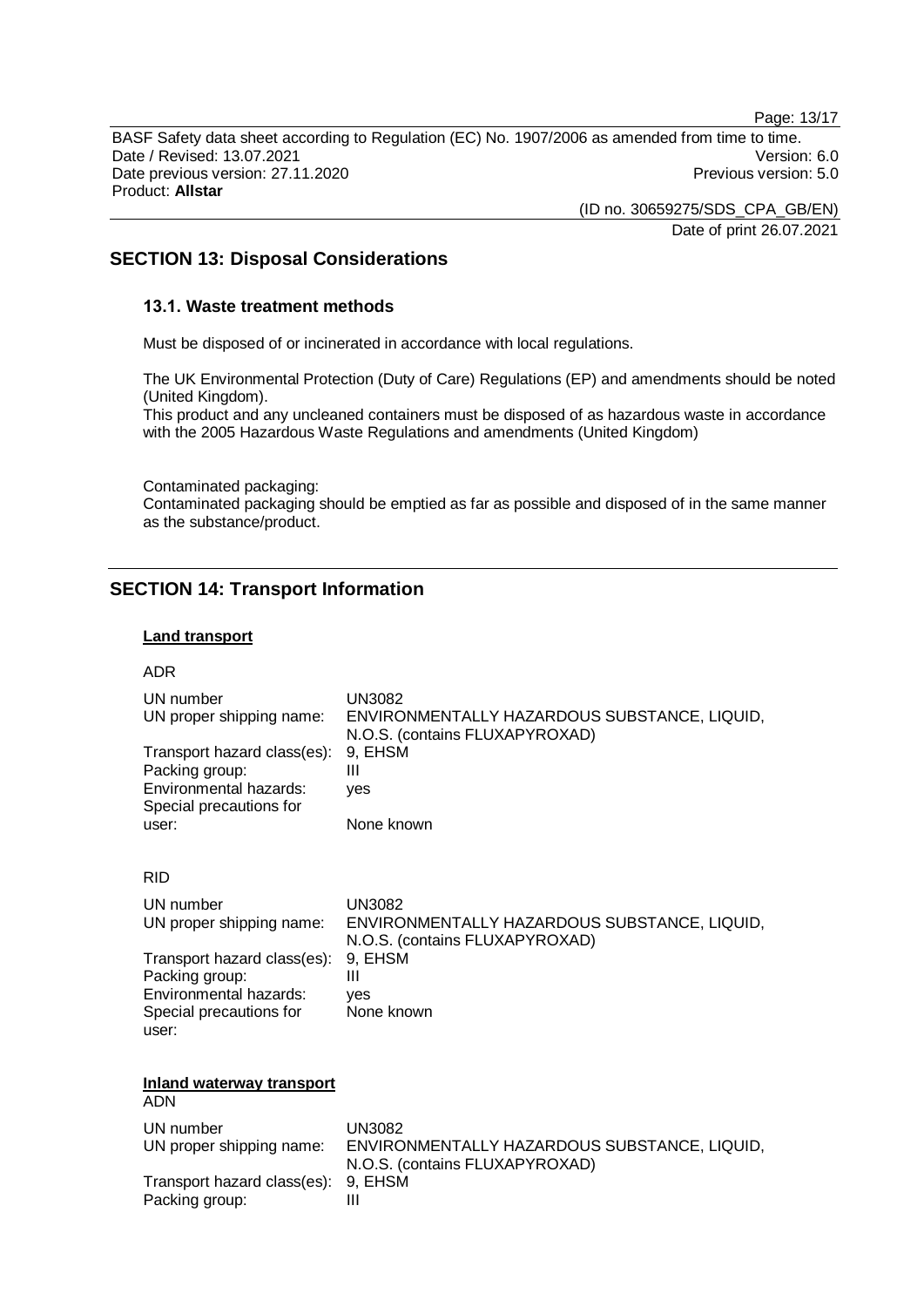Page: 14/17

BASF Safety data sheet according to Regulation (EC) No. 1907/2006 as amended from time to time. Date / Revised: 13.07.2021 Version: 6.0 Date previous version: 27.11.2020 **Previous version: 5.0** Previous version: 5.0 Product: **Allstar**

(ID no. 30659275/SDS\_CPA\_GB/EN)

Date of print 26.07.2021

Environmental hazards: yes Special precautions for user: None known

Transport in inland waterway vessel Not evaluated

#### **Sea transport**

IMDG

| UN number:<br>UN proper shipping name: | UN 3082<br>ENVIRONMENTALLY HAZARDOUS SUBSTANCE, LIQUID,<br>N.O.S. (contains FLUXAPYROXAD) |
|----------------------------------------|-------------------------------------------------------------------------------------------|
| Transport hazard class(es):            | 9. EHSM                                                                                   |
| Packing group:                         | Ш                                                                                         |
| Environmental hazards:                 | ves                                                                                       |
|                                        | Marine pollutant: YES                                                                     |
| Special precautions for<br>user:       | None known                                                                                |

#### **Air transport**

IATA/ICAO

| UN number:<br>UN proper shipping name: | UN 3082<br>ENVIRONMENTALLY HAZARDOUS SUBSTANCE, LIQUID, |
|----------------------------------------|---------------------------------------------------------|
|                                        | N.O.S. (contains FLUXAPYROXAD)                          |
| Transport hazard class(es): 9, EHSM    |                                                         |
| Packing group:                         | Ш                                                       |
| Environmental hazards:                 | ves                                                     |
| Special precautions for                | None known                                              |
| user:                                  |                                                         |

#### **14.1. UN number**

See corresponding entries for "UN number" for the respective regulations in the tables above.

#### **14.2. UN proper shipping name**

See corresponding entries for "UN proper shipping name" for the respective regulations in the tables above.

#### **14.3. Transport hazard class(es)**

See corresponding entries for "Transport hazard class(es)" for the respective regulations in the tables above.

#### **14.4. Packing group**

See corresponding entries for "Packing group" for the respective regulations in the tables above.

#### **14.5. Environmental hazards**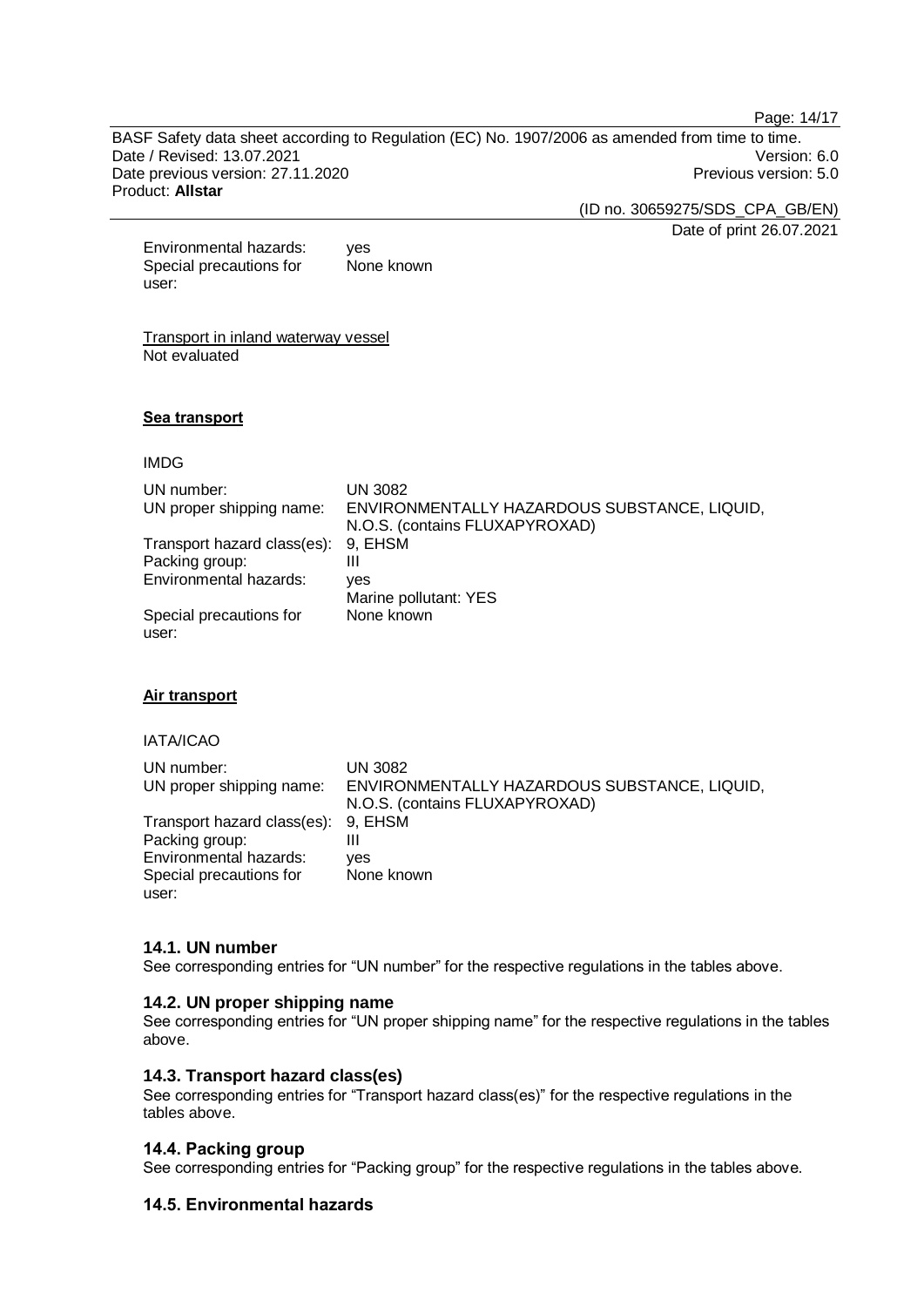Page: 15/17

BASF Safety data sheet according to Regulation (EC) No. 1907/2006 as amended from time to time. Date / Revised: 13.07.2021 Version: 6.0 Date previous version: 27.11.2020 **Previous version: 5.0** Previous version: 5.0 Product: **Allstar**

(ID no. 30659275/SDS\_CPA\_GB/EN)

Date of print 26.07.2021

See corresponding entries for "Environmental hazards" for the respective regulations in the tables above.

#### **14.6. Special precautions for user**

See corresponding entries for "Special precautions for user" for the respective regulations in the tables above.

#### **14.7. Transport in bulk according to Annex II of MARPOL and the IBC Code**

| Regulation:         | Not evaluated |
|---------------------|---------------|
| Shipment approved:  | Not evaluated |
| Pollution name:     | Not evaluated |
| Pollution category: | Not evaluated |
| Ship Type:          | Not evaluated |

#### **Further information**

Product may be shipped as non-hazardous in suitable packages containing a net quantity of 5 L or less under the provisions of various regulatory agencies: ADR, RID, ADN: Special Provision 375; IMDG: 2.10.2.7; IATA: A197; TDG: Special Provision 99(2); 49CFR: §171.4 (c) (2) and also the Special Provision 375 in Appendix B which is regulated in China "Regulations Concerning Road Transportation of Dangerous Goods Part 3 Part 3: Index of dangerous goods name and transportation requirements" (JT/T 617.3)

This product is subject to the most recent edition of "The Carriage of Dangerous Goods and Use of Transportable Pressure Equipment Regulations" and their amendments (United Kingdom).

## **SECTION 15: Regulatory Information**

#### **15.1. Safety, health and environmental regulations/legislation specific for the substance or mixture**

#### Prohibitions, Restrictions and Authorizations

Annex XVII of Regulation (EC) No 1907/2006: Number on List: 3

Restrictions of Regulation (EC) No 1907/2006, Annex XVII, do not apply for the intended use(s) of the product given in this SDS.

Directive 2012/18/EU - Control of Major Accident Hazards involving dangerous substances (EU): List entry in regulation: E1

This product is classified under the European CLP Regulation. (United Kingdom) The data should be considered when making any assessment under the Control of Substances Hazardous to Health Regulations (COSHH), and related guidance, for example, 'COSHH Essentials' (United Kingdom).

This product may be subject to the Control of Major Accident Hazards Regulations (COMAH), and amendments if specific threshold tonnages are exceeded (United Kingdom).

#### **15.2. Chemical Safety Assessment**

Advice on product handling can be found in sections 7 and 8 of this safety data sheet.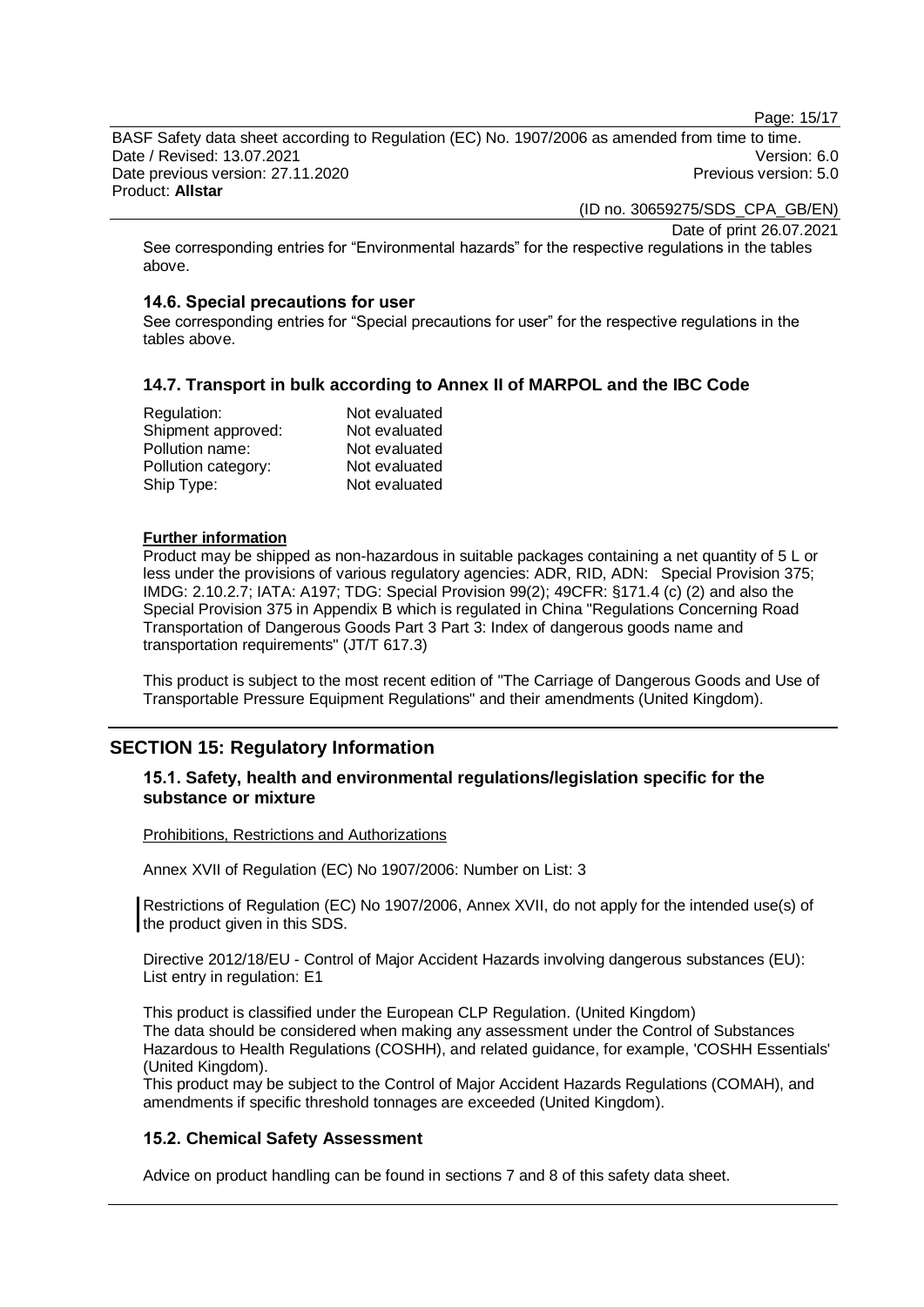Page: 16/17

BASF Safety data sheet according to Regulation (EC) No. 1907/2006 as amended from time to time. Date / Revised: 13.07.2021 Version: 6.0 Date previous version: 27.11.2020 **Previous version: 5.0** Previous version: 5.0 Product: **Allstar**

(ID no. 30659275/SDS\_CPA\_GB/EN)

Date of print 26.07.2021

## **SECTION 16: Other Information**

For proper and safe use of this product, please refer to the approval conditions laid down on the product label.

|                      | Full text of the classifications, including the hazard classes and the hazard statements, if mentioned |
|----------------------|--------------------------------------------------------------------------------------------------------|
| in section 2 or 3:   |                                                                                                        |
| Skin Sens.           | Skin sensitization                                                                                     |
| Repr.                | Reproductive toxicity                                                                                  |
| <b>Aquatic Acute</b> | Hazardous to the aquatic environment - acute                                                           |
| Aquatic Chronic      | Hazardous to the aquatic environment - chronic                                                         |
| Eye Dam./Irrit.      | Serious eye damage/eye irritation                                                                      |
| Acute Tox.           | Acute toxicity                                                                                         |
| Skin Corr./Irrit.    | Skin corrosion/irritation                                                                              |
| H317                 | May cause an allergic skin reaction.                                                                   |
| H362                 | May cause harm to breast-fed children.                                                                 |
| H410                 | Very toxic to aquatic life with long lasting effects.                                                  |
| <b>EUH401</b>        | To avoid risks to human health and the environment, comply with the                                    |
|                      | instructions for use.                                                                                  |
| H400                 | Very toxic to aquatic life.                                                                            |
| H319                 | Causes serious eye irritation.                                                                         |
| H412                 | Harmful to aquatic life with long lasting effects.                                                     |
| H318                 | Causes serious eye damage.                                                                             |
| H315                 | Causes skin irritation.                                                                                |
| H302                 | Harmful if swallowed.                                                                                  |
| H330                 | Fatal if inhaled.                                                                                      |
| H314                 | Causes severe skin burns and eye damage.                                                               |
| $H301 + H311$        | Toxic if swallowed or in contact with skin                                                             |
| <b>EUH071</b>        | Corrosive to the respiratory tract.                                                                    |

#### Abbreviations

ADR = The European Agreement concerning the International Carriage of Dangerous Goods by Road. ADN = The European Agreement concerning the International Carriage of Dangerous Goods by Inland waterways. ATE = Acute Toxicity Estimates. CAO = Cargo Aircraft Only. CAS = Chemical Abstract Service. CLP = Classification, Labelling and Packaging of substances and mixtures. DIN = German national organization for standardization. DNEL = Derived No Effect Level. EC50 = Effective concentration median for 50% of the population.  $EC =$  European Community.  $EN =$  European Standards. IARC = International Agency for Research on Cancer. IATA = International Air Transport Association. IBC-Code = Intermediate Bulk Container code. IMDG = International Maritime Dangerous Goods Code. ISO = International Organization for Standardization. STEL = Short-Term Exposure Limit. LC50 = Lethal concentration median for 50% of the population. LD50 = Lethal dose median for 50% of the population. TLV = Threshold Limit Value. MARPOL = The International Convention for the Prevention of Pollution from Ships. NEN = Dutch Norm. NOEC = No Observed Effect Concentration. OEL = Occupational Exposure Limit. OECD = Organization for Economic Cooperation and Development. PBT = Persistent, Bioaccumulative and Toxic. PNEC = Predicted No Effect Level. PPM = Parts per million. RID = The European Agreement concerning the International Carriage of Dangerous Goods by Rail. TWA = Time Weight Average. UN-number =  $\overline{UN}$  number at transport.  $\overline{v}$ PvB = very Persistent and very Bioaccumulative.

The data contained in this safety data sheet are based on our current knowledge and experience and describe the product only with regard to safety requirements. This safety data sheet is neither a Certificate of Analysis (CoA) nor technical data sheet and shall not be mistaken for a specification agreement. Identified uses in this safety data sheet do neither represent an agreement on the